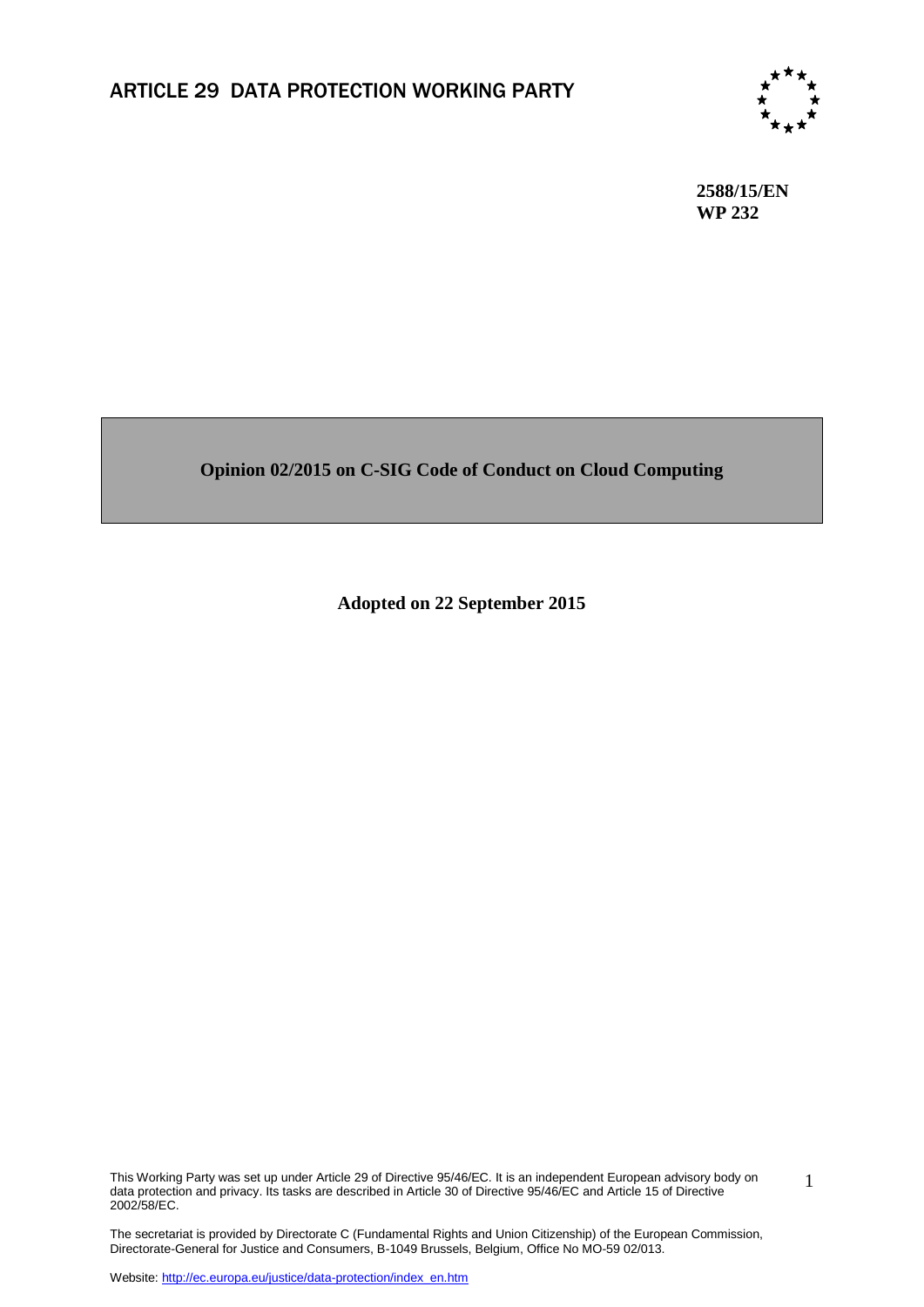#### **Summary**

In this Opinion the Article 29 Working Party (WP29) analyses the Data Protection Code of Conduct for Cloud Service Providers (the Code), drafted by the Cloud Select Industry Group (C-SIG), a working group composed of representatives of the industry, that was submitted to the WP29 on 19 January 2015.

WP29 appreciates the effort put in by industry to draft this Code of Conduct. The code provides important guidance to cloud computing providers with regard to applicable data protection and privacy rules in Europe. Adherence to the code of conduct will contribute to greater transparency and legal certainty, for all parties involved.

However, the Working Party cannot formally approve the draft Code, since it does not always meet the minimal legal requirements, and the added value of this draft Code with respect to Directive 95/46/EC and national legislation is not always clear. Therefore, some substantial concerns remain. This Opinion analyses those aspects by highlighting points of concern, with a view to contributing to an adoption of the Code which would provide such added value.

In particular, the opinion addresses:

- the consequences of adhering to the Code: adherence will help companies demonstrate that they are accountable, but this does not prevent DPAs from exercising their enforcement powers;

- governance of the Code: the Code should elaborate on the transition towards the data protection regulation, the difference between self-assessment and third party certification and the powers of the governance body, in particular concerning deterrence mechanisms. In addition, the WP29 cannot be a member of the Steering Board;

- liability: the Code must prevent the adoption of terms of service that unduly limit obligations and responsibilities. The Code must specify (in an Annex) when the CSP is a co-controller, a controller or a processor, and allocate liabilities;

- transparency on the location(s) of the data processing;

- processing of special categories and sensitive data (such as financial or health data);
- applicability of the European definition of personal data;
- requirements for international transfers and law enforcement access requests;
- security measures and the level of detail on those measures;
- the right to conduct IT audits;
- the reference to data portability as a key right of users.

WP29 is encouraged by the progress made by C-SIG in developing the Code and supports the group in their efforts to finalise the Code by taking into account comments made in this opinion. C-SIG should therefore consider each of WP29's comments and recommendations for incorporation into a final version of the Code.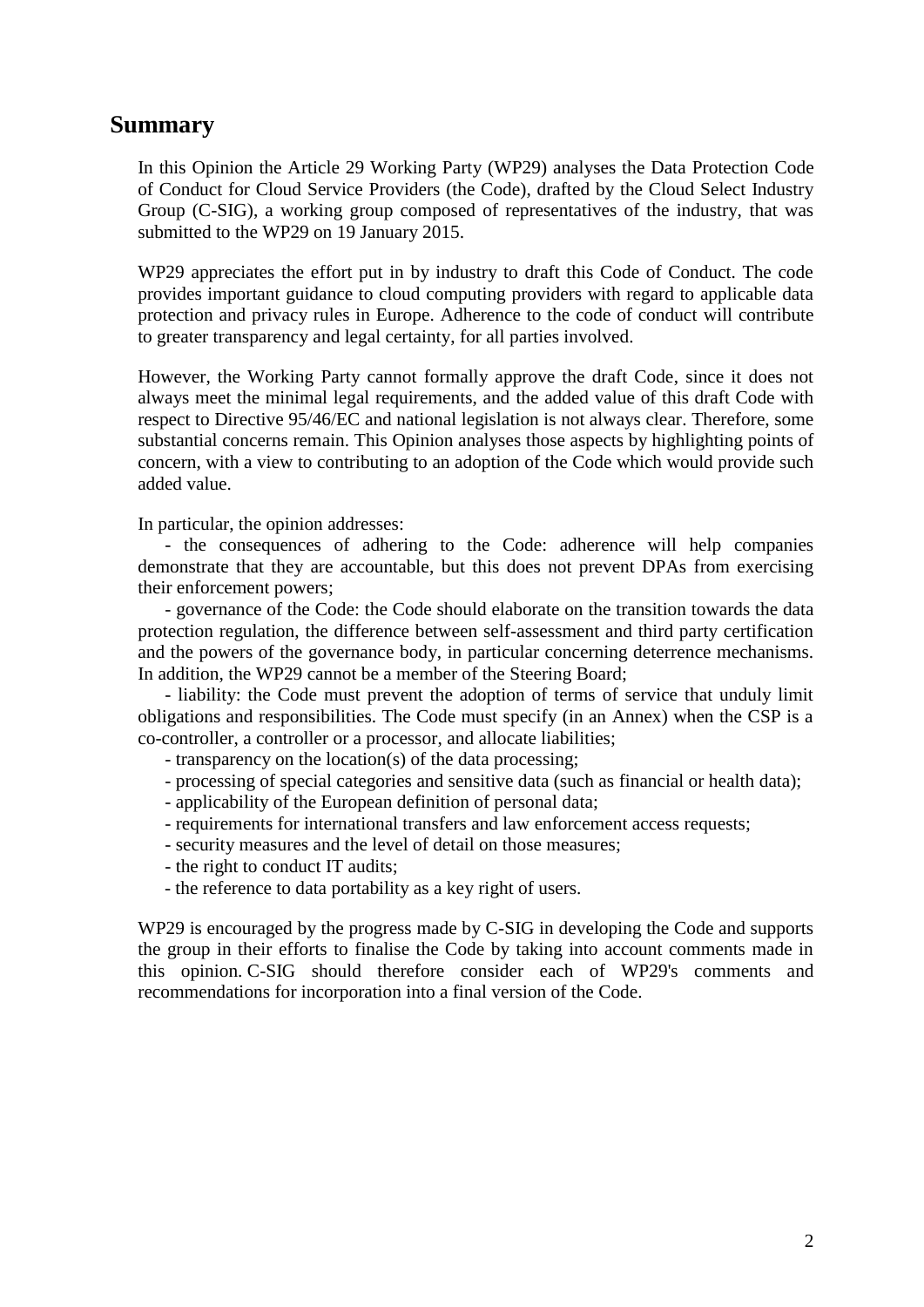#### **Table of contents**

| $\Omega$ |                                                                                          |  |
|----------|------------------------------------------------------------------------------------------|--|
| 1.       | Role of the Code of conduct in the perspective of the draft data protection regulation 4 |  |
| 2.       |                                                                                          |  |
| 3.       |                                                                                          |  |
| 4.       | Concrete case scenarios relating to the processing of sensitive categories of data or    |  |
|          |                                                                                          |  |
| 5.       |                                                                                          |  |
| 6.       |                                                                                          |  |
| 7.       |                                                                                          |  |
| 8.       |                                                                                          |  |
| 9.       |                                                                                          |  |
| 10.      |                                                                                          |  |
| 11.      |                                                                                          |  |
| 12.      |                                                                                          |  |
|          |                                                                                          |  |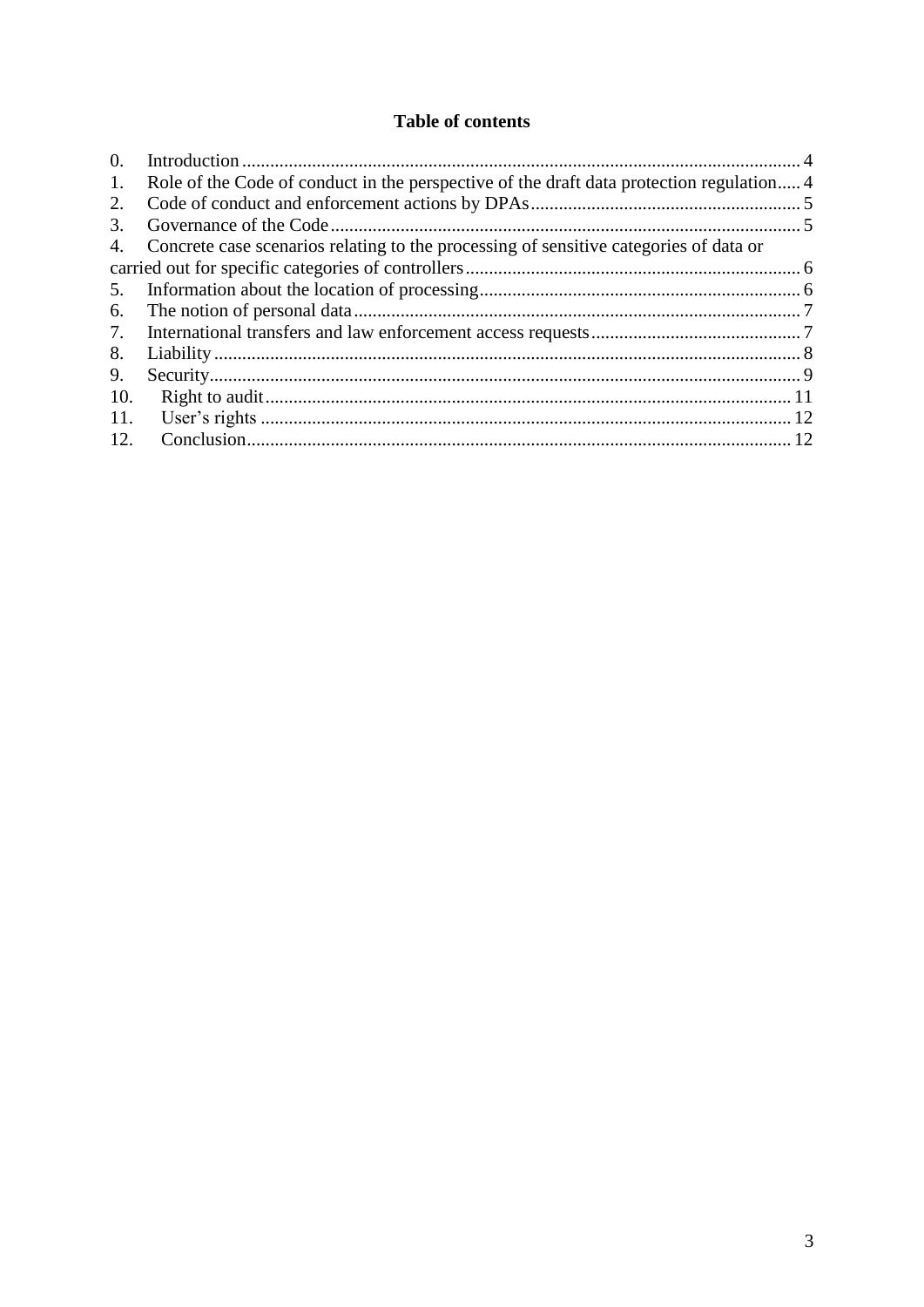# <span id="page-3-0"></span>**0. Introduction**

The draft Data Protection Code of Conduct for Cloud Service Providers (CoC) drafted by the Cloud Select Industry Group (C-SIG) was formally submitted to the Article 29 Working Party (WP29) on 27 February 2014. The WP29 had summed up a first series of comments in a letter sent to the C-SIG in June 2014.

A new version of the Code taking into account a number of formal and substantial comments made in the letter was submitted to the WP29 on 21 January 2015.

Article 30(1) of Directive 95/46/EC provides that "the Working Party shall: (…) give an opinion on codes of conduct drawn up at Community level". In its Working Document on the procedure for the consideration of Community codes of conduct adopted on 10 September 1998 (WP13), the Working Party clarified that, when requested to issue such an opinion, it shall determine whether or not a submitted code of conduct:

- is in accordance with the data protection directives and, where relevant, the national provisions adopted pursuant to these directives;
- is of sufficient quality and internal consistency and provides sufficient added value to the directives and other applicable data protection legislation, specifically whether the draft code is sufficiently focused on the specific data protection questions and problems in the organisation or sector to which it is intended to apply and offers sufficiently clear solutions for these questions and problems.

In the current case, while the Code of conduct is certainly useful for cloud computing providers (CSPs), some concerns remain. This Opinion addresses those aspects, with a view to contributing to the adoption of the Code that could provide significant added value with respect to the data protection directive and national legislation.

# <span id="page-3-1"></span>**1. Role of the Code of conduct in the perspective of the draft data protection regulation**

While the Code should contribute to the proper implementation of the national provisions adopted pursuant to the current data protection directive (Article 27) and the WP29 assessment of the code will be based on the current legal framework, this assessment should also be considered in the light of the possible provisions of the draft general data protection regulation (GDPR) on codes of conduct.

#### **In light of the above, the Code would benefit from further specifications on mechanisms which can ensure a smooth transition towards the new regulatory environment.**

In particular, the future GDPR includes several provisions *[on controllership, status of processors, codes of conduct (Art. 38), certifications (Art. 39), powers and functions of DPAs (in particular the One-Stop-Shop mechanism)]* that will have a significant impact on both controllers and processors. The Code establishes a Steering Board which is required to propose changes to the Code and work on new developments (7.1) but the mechanisms currently envisaged to that effect are worded very broadly.

**The Code should clearly state that adherence does not make a CSP immune to change in the EU law.** In particular, any CSP who would adhere to the Code before a modification in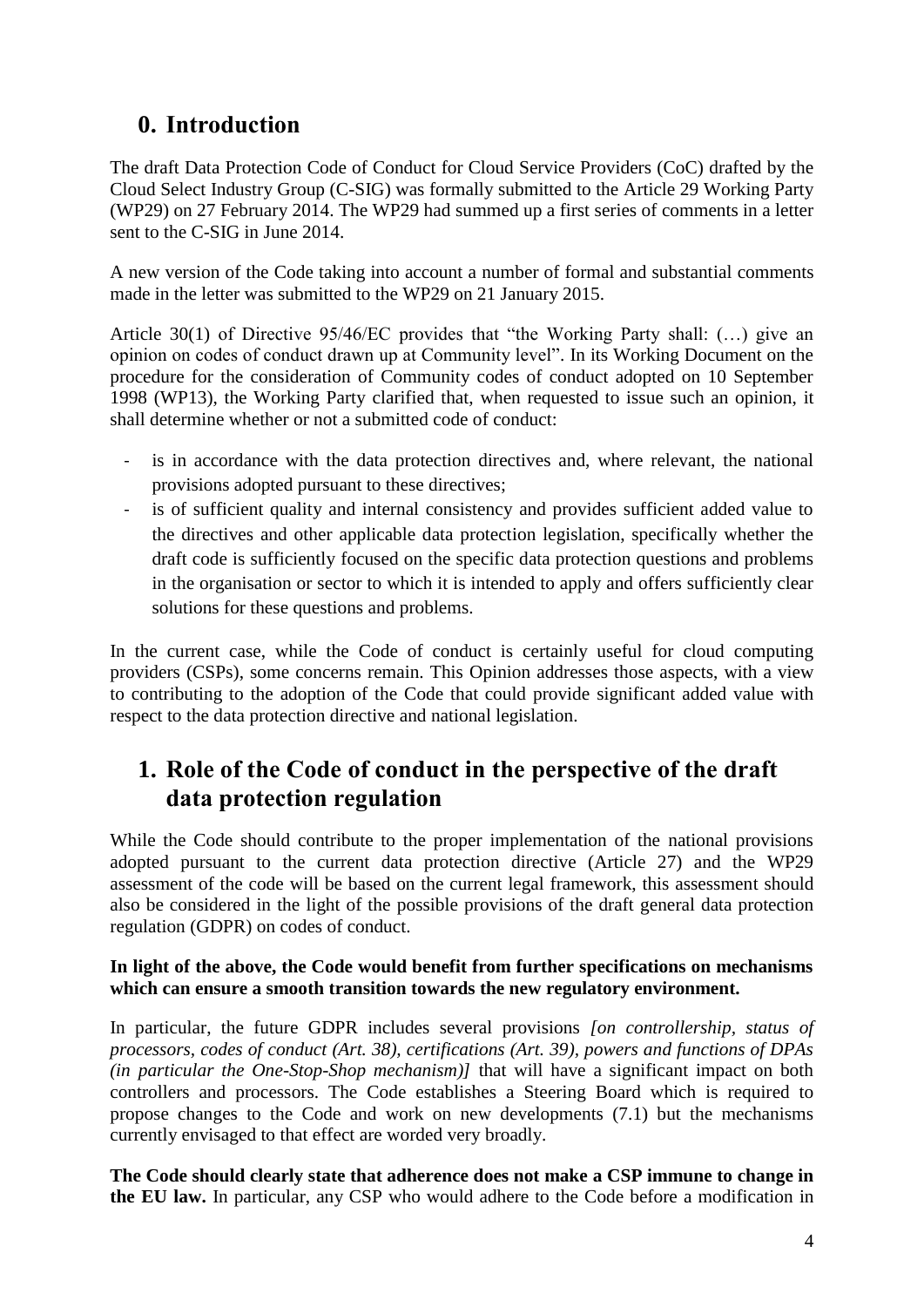the EU legislation is implemented in the Code would have to assure that he complies to the new legislation, even if it implies new or conflicting obligations regarding the Code.

## <span id="page-4-0"></span>**2. Code of conduct and enforcement actions by DPAs**

CSPs adhering to the Code certainly intend to use this means to mitigate the risk of formal enforcement procedures (specifically the imposition of sanctions) by the EU DPAs. Such a concern is legitimate in the light of the future powers likely to be granted to DPAs under the future regulation.

**Adherence to the Code ensures no automatic protection against possible interventions or actions by the competent (DPAs (or other authorities) in the course of their supervision and enforcement activities.** 

**While making this point clear, WP29 encourages CSPs to adhere to such codes of conduct. Complying with the requirements of such codes will help these CSPs demonstrate that they are accountable** with regard to data protection rules, which will definitely have a positive impact in the context of those supervision and enforcement activities.

# <span id="page-4-1"></span>**3. Governance of the Code**

A prominent section of the code is devoted to the implementation of a governance structure set up with the scope of assessing the condition of adherence and the supervision on the adoption of the code by industry players. These aspects may indirectly impact the level of data protection guarantees to data subjects.

First of all, **the role of the WP29 needs to be clarified (7.1) since it may not participate in the governance structure of the code**. WP29 was set up under Directive 95/46/EC, as an advisory body of the European Commission, with the scope (among others) to examine any question covering the application of the Directive in order to contribute to its uniform application. One of the main prerogatives of the WP29 is that it acts independently. From this standpoint, any involvement of the WP29 in the governance structure, as proposed by the Code, seems to fall outside the scope or the mandate of the WP29, and may generate, in such a way, a conflict of interests among its components (the national DPAs) with the supervisory role that they have at national level vis-à-vis the players of the cloud industry.

The WP29 acknowledges the delicate phase of transition between legal frameworks within which the Code applies. For this reason, **it appears necessary to set up a transition management strategy, supervised by a real governance structure in place, allowing the code to be valid and effectively adopted throughout the transition and once the new Regulation is adopted.** In this perspective, some discrepancies between the implementation time of the code and the entry into force of the governance structure should be addressed in the current formulation and solved (e.g. 7.1 p. 35).

The conditions for adherence to the Code are based either on self-assessments or on third party certifications. However, these two conditions provide different levels of assurance. In that respect, several points should be clarified in the Code: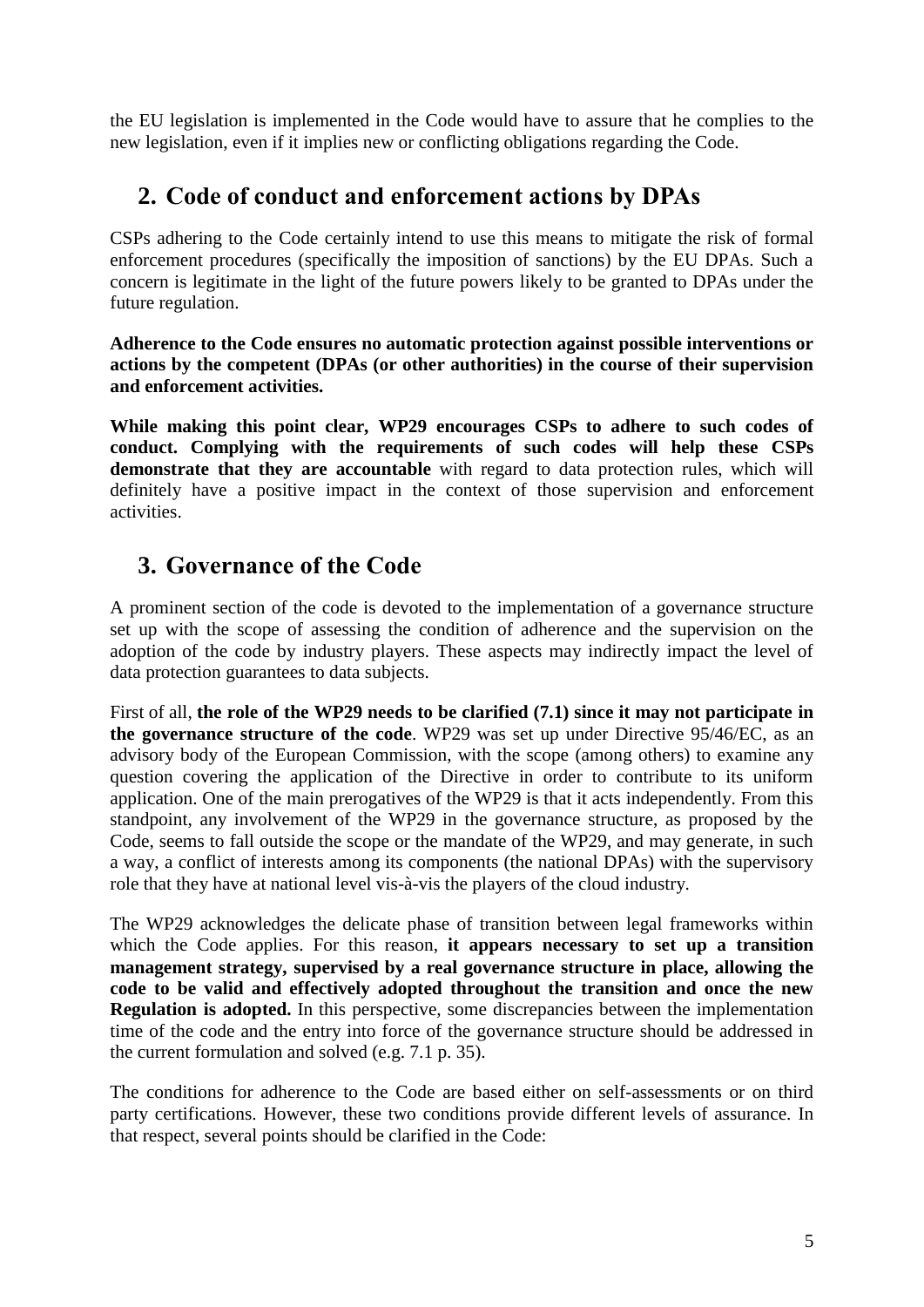- **the Code does not provide a clear commitment for a more stringent approach by the Competent Bodies<sup>1</sup> , in case of self-assessment.** The possibility of (re-)assessment by Competent Bodies in case of adherence based on self-assessment should be correctly framed. In this sense, it would be appropriate to define a more active role of the governance structure.

- In case of a certification-driven assessment, **it should be made clearer that certifications eligible for certification-based adherence must be cloud-specific** and cover not only the security but also all the personal data protection principles as defined in the EU legal framework.

- WP29 welcomes that the Code specifies different possible compliance marks for different adherence schemes (7.4). Nevertheless, the language should be amended to **make it unambiguous that compliance marks for self-assessed CSP and marks for certified CSP will be different.** 

Finally, **the Code should clarify the powers of the governance body, specifically concerning the selection of deterrence mechanisms**, or the conditions and the procedure to be followed in order to assess, on a regular basis, the validity of the adherence requisites, and to decide upon the revocation of such previously granted status of adherence (7.2, 7.3, 7.4, 7.5).

## <span id="page-5-0"></span>**4. Concrete case scenarios relating to the processing of sensitive categories of data or carried out for specific categories of controllers**

The Code currently makes no reference to specific scenarios in the cloud.

Even if it can certainly not be an all-encompassing exercise referring to all possible case scenarios, **the Code should refer to some very relevant cases where CSPs offer cloud services dedicated to the processing of sensitive data,** whether in the legal sense (e.g. cloud services for health data, for instance) or in the common language (for instance cloud services related to financial services). As such services are developing rapidly in number, scope and pervasiveness, so do the data protection risks generated by the processing of sensitive data in the cloud. They thus generate significant concerns for both professional and individual users.

Nevertheless, the Code makes no reference to such situations, if only to provide that, without prejudice to national laws, such processing commonly requires "additional safeguards".

# <span id="page-5-1"></span>**5. Information about the location of processing**

The issue of location of data was raised in June 2014 in the letter of the WP29 to the C-SIG concerning the previous version of the Code. The letter explicitly mentioned that "*Foremost, the obligation of information CSPs are in charge of should be specified and strengthened. In particular, specific and easy-to-access information will be required concerning data location that is to say more specific information than just countries where the data will be 'processed', subprocessed and/or transferred to or by whom the data will be processed*."

 $\overline{a}$ 

<sup>&</sup>lt;sup>1</sup> that review and approve Declarations of Adherence by cloud providers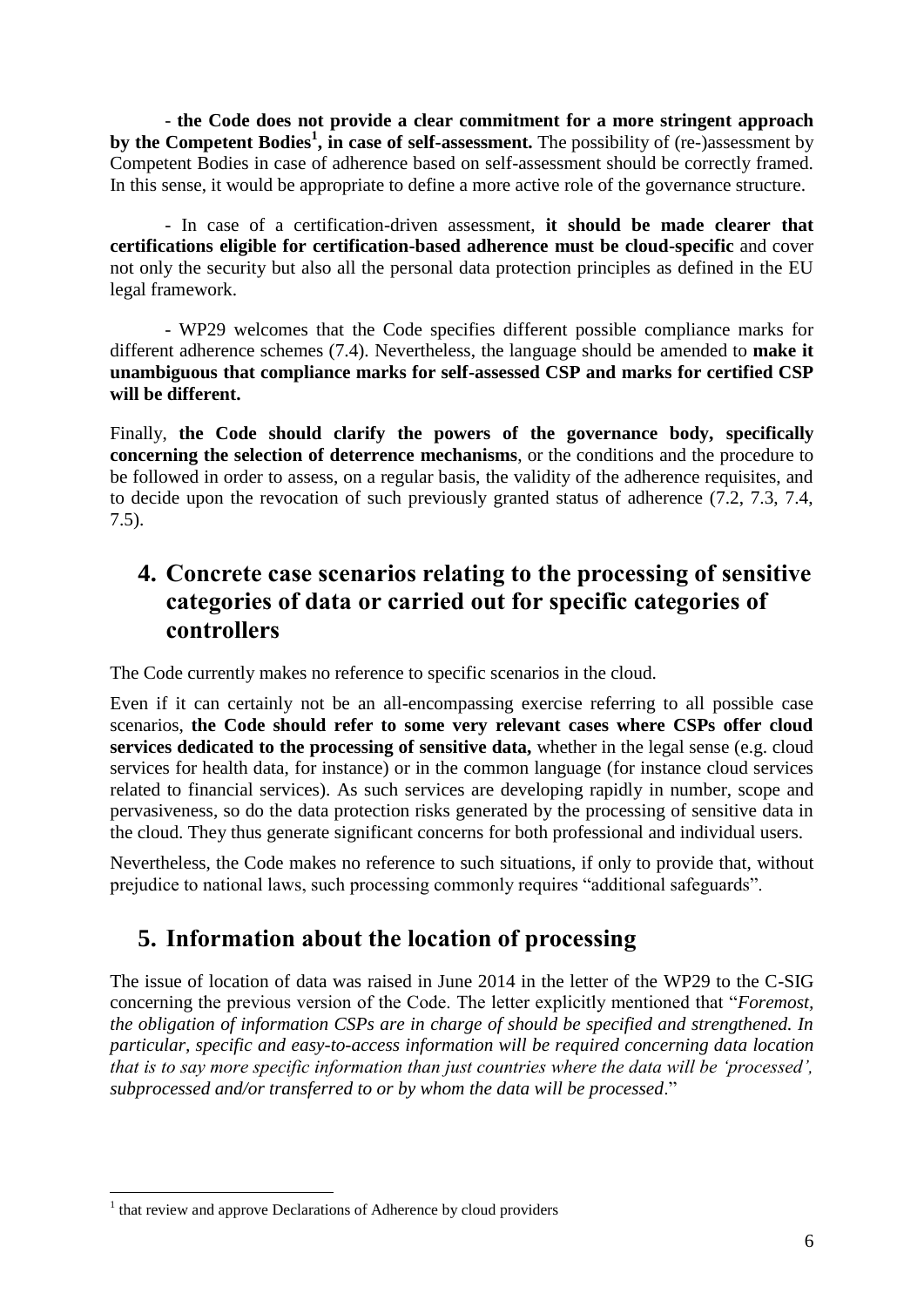The current version of the Code does not mention, nor ensure, that the controller can have information about the precise locations where the processing takes place<sup>2</sup>.

However, in some Member States, the national implementation of Directive 95/46/EC includes provisions which oblige the controller to actively supervise, monitor, and if necessary inspect the processing and security measures in place, in case the processing is handed over to processors. The controller can only fulfill these obligations if it has precise information on the addresses of all locations where the processing takes place by the CSP and subprocessors, if any. Furthermore, it should be provided in advance with any change in those addresses.

**In order to contribute to the proper implementation of the national provisions of some Member States, the Code needs to become specific on information about the addresses of the locations where processing takes place.** For security reasons, only a general location may be provided before entering into the contract. This general description should, at least, allow the controller to identify the applicable laws and, whenever data are sent outside of the EU, to inform the data subject. As soon as a contract is signed between the controller and the CSP acting as a processor, specific addresses should be easily accessible, at any time, to the controller and the DPA.

#### <span id="page-6-0"></span>**6. The notion of personal data**

 $\overline{a}$ 

While the Code refers to the notions of data controllers and processors, to date, it does not make any reference to the notion of personal data. This choice seems to stem from the fact that, as the code provides, "*a CSP acting as a data processor typically does not identify the personal data on their service, in particular when the CSP is not entitled under the service agreement to identify such personal data, or when the customer has deployed tools such as data encryption which prevent the CSP from identifying the personal data on their service*".

To start with, while such a sentence might be relevant for PaaS/IaaS, the possibility of identification is frequent in SaaS. Thus, the sentence should be amended so as not to rule out the possibility of identification by CSPs in practice.

Also, **WP29 would like to confirm the EU definition of personal data to be applied to the Code. Such a reference could be articulated with a reference to the notion of anonymisation which is currently absent from the Code.** The high standards required by WP29 in its opinion on anonymisation could be mentioned, as well as the fact that **in case any reference to pseudonymisation is made, it can only be considered as a security measure and not as a means to enable CSPs or customers to be exempted from their responsibilities under data protection law.** 

# <span id="page-6-1"></span>**7. International transfers and law enforcement access requests**

The current draft of the Code is only superficial on the matter of law enforcement or government access requests. Yet, as stated in the WP29 opinion 05/2012 on cloud computing, this issue is a major one in relation to data protection and cloud computing.

 $2^{2}$  According to article 27(1) of Directive 95/46/EC, codes of conduct are intended to contribute to the proper implementation of the national provisions adopted by the Member States pursuant to the directive.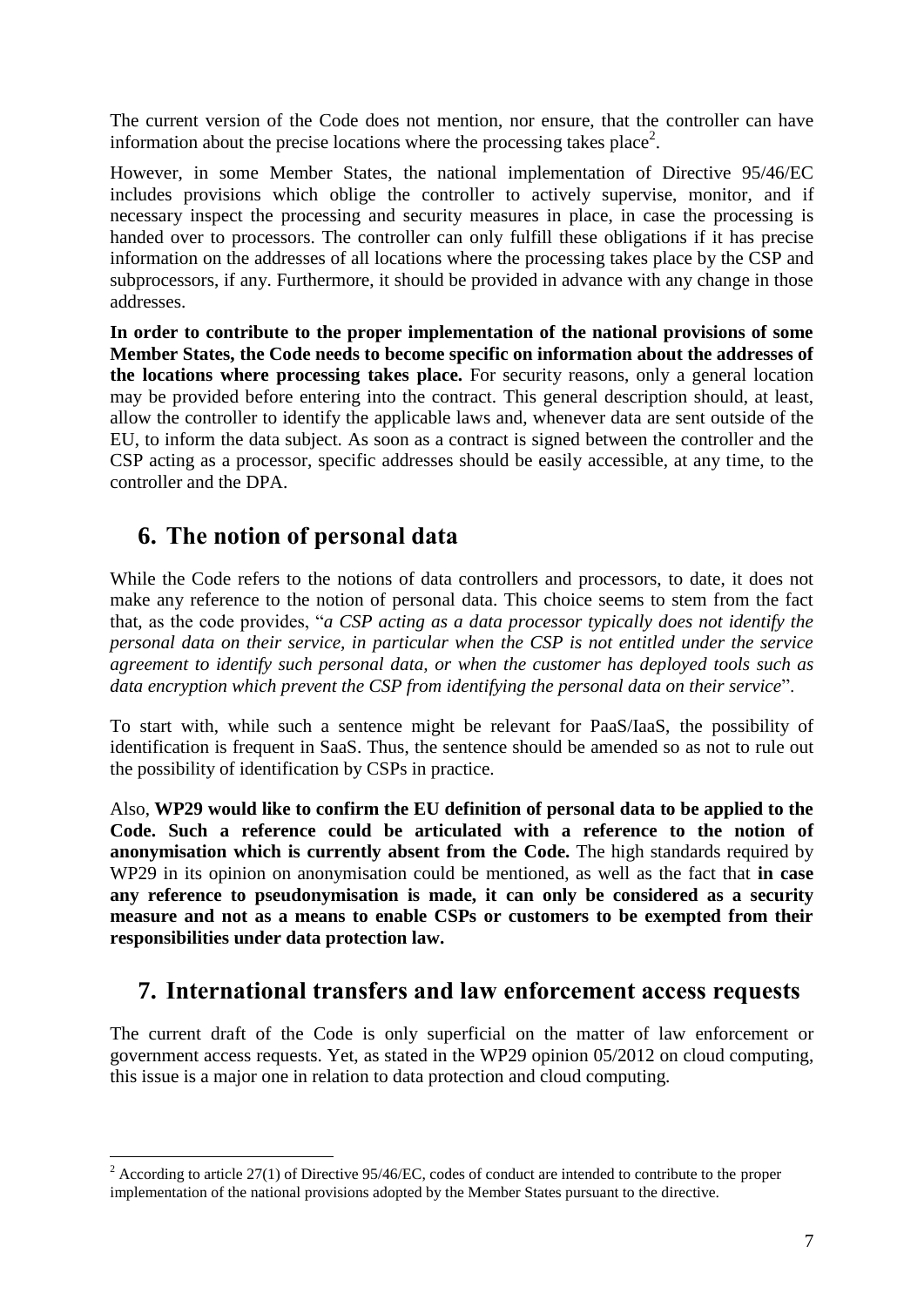**WP29 specifically insists on its specific requirements on the issue of transfers or disclosures of data to non EU authorities, based on its interpretation of the proposed Article 43A in the GDPR.** The inclusion of such requirements in the draft code would also match its expectations that a code of conduct exceeds the mere compliance to the  $law<sup>3</sup>$ .

Also, as described in previous opinions<sup>4</sup>, the Code should specify that,

**- a processor shall communicate any legally binding request for disclosure of the personal data by a law enforcement authority to the controller unless otherwise prohibited,** 

**-**and **in any case, transfers of personal data by a processor to any public authority cannot be massive, disproportionate and indiscriminate in a manner that it would go beyond what is necessary in a democratic society.**

Finally, CSPs must be reminded that for international transfers of data also, they should act strictly within the remit of the instructions received from the customer. The CSP may cease to be considered as a processor, with all its consequences especially in terms of liability, in cases where the actions taken by the CSP exceeds by far the normal capacities of a data processor in view of its supposed absence of autonomy with respect to the instructions of the controller. This may be the case, for example, where CSPs autonomously organise international transfers of data to respond to a law enforcement authority or state security's requests without seeking any involvement of the respective controllers<sup>5</sup>.

# <span id="page-7-0"></span>**8. Liability**

The Code does not elaborate sufficiently on the liability regime applicable to the parties in case of breach of their data protection obligations.

WP29 Opinion 05/2012 on Cloud Computing underlined that it is important to clarify the role of each and every party in order to establish their specific obligations with regard to data protection legislation and to allocate responsibility for possible breach of these rules. Doing so would help preventing possible gaps whereby some obligations or rights stemming from the data protection legislation are not ensured by any of the parties<sup>6</sup>. Also, the proposed Article  $26(4)$  of the future GDPR<sup>7</sup> should lead cloud services providers to provide more clarity on their obligations and liability in such cases. In this respect, **the Code must prevent the adoption of terms of services that are to the disadvantage of the clients by unduly limiting cloud providers' obligations and liability and restricting clients' rights.**<sup>8</sup>

The allocation of responsibilities between commercial parties is a matter of concern to individuals whenever it may have a negative impact on them. The Code must therefore

 $3$  see WP 13

<sup>&</sup>lt;sup>4</sup> See WP 204 rev.01 - Explanatory Document on the Processor Binding Corporate Rules

 $<sup>5</sup>$  See p11 of Opinion 10/2006 on the processing of personal data by the Society for Worldwide Interbank</sup> Financial Telecommunication (SWIFT)

<sup>&</sup>lt;sup>6</sup> It is all the more important given that there may be different levels of controllership and situations in which a provider of cloud services may be considered either as a joint controller or as a controller in their own right depending on concrete circumstances.

 $<sup>7</sup>$  which provides that the processor who processes personal data other than as instructed by the controller shall</sup> be considered to be a controller

<sup>&</sup>lt;sup>8</sup> See EDPS Opinion on the Commission's Communication on "Unleashing the potential of Cloud Computing in Europe", 16 November 2012, p.5.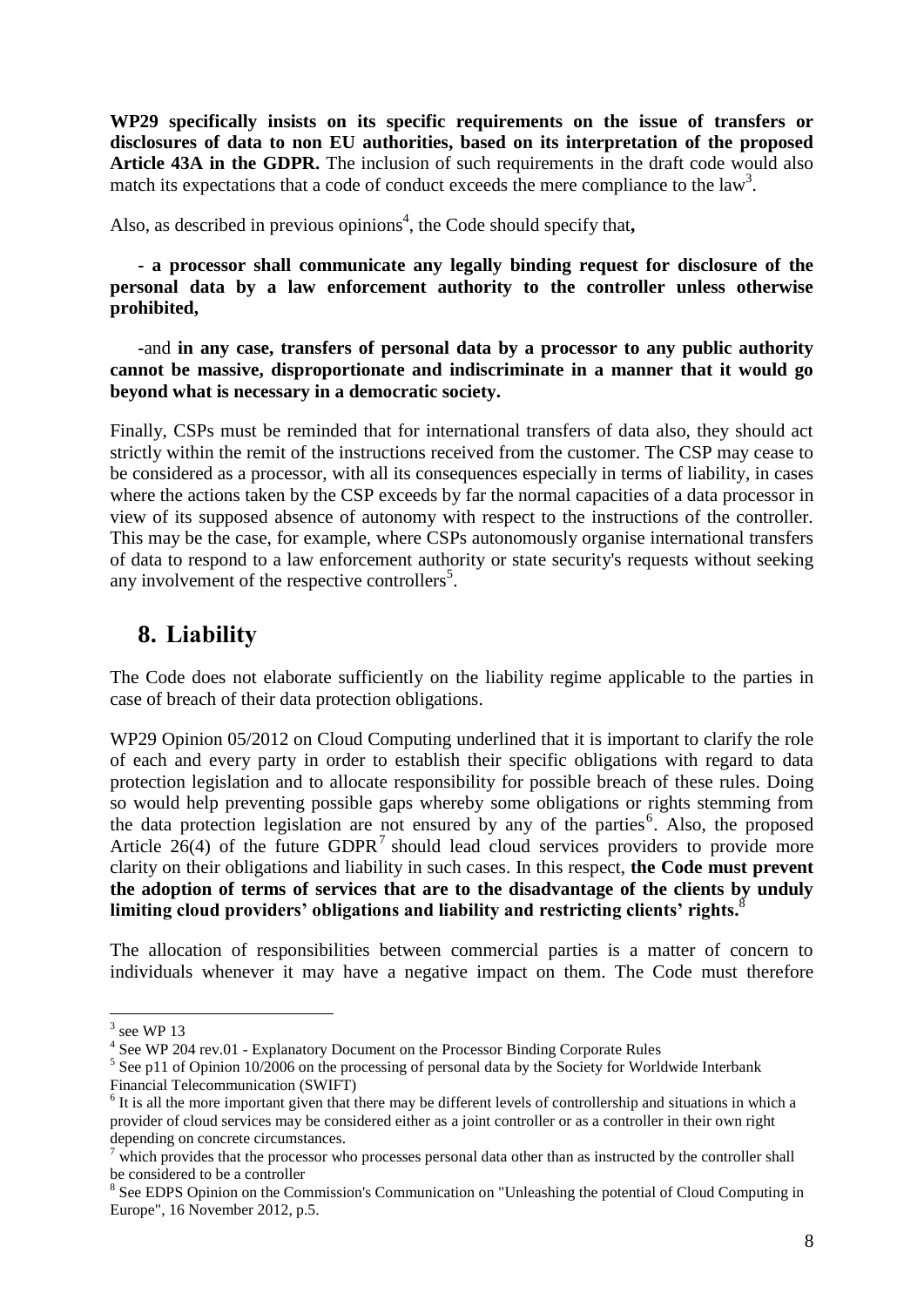specify that whatever this allocation of responsibilities, it should not deprive individuals from their rights or from the possibility to obtain compensation for a possible damage incurred by them. In particular, in case of co-controllership, the different roles and responsibilities relating to data processing should be clearly allocated between CSP and customer, so as to facilitate the exercise of their rights by data subjects. Also, the liability regime applicable to customers and CSPs, respectively, as well as possible sub-processors, in addition to the Services Agreement, would need to be set out more clearly (as mentioned in Section 5.1, for instance). This namely relates to the handling of data subjects' complaints/requests (5.8). **Therefore, Annex C should specify what areas of the processing are managed by the CSP as a cocontroller, controller or processor, and should provide information on the allocation of liability between the CSP and its customer.**

In addition, Article 77 of the future GDPR envisages a presumptive joint controllership and several liability regimes, whereby a controller or processor may be exempted from this liability if he demonstrates that he is not responsible for the damage. Such a presumption of liability can therefore be rebutted by any actor involved in the processing operation, without prejudice to recourse actions of the controller vis-à-vis the processor in case the latter cannot prove not to be liable for the specific damage. This draft framework is actually in line with the stance taken by the WP29 in particular in its opinion on cloud computing and subprocessing (WP196, p. 9-10). In that opinion, emphasis was placed on the need for a clear allocation of responsibilities among the different actors and for introducing specific safeguards also with regard to data subjects. Such safeguards could namely be third-party beneficiary rights modeled after those of standard contractual clauses applied to controller-toprocessor relationships.

**WP29 recommends expanding this section of the Code, with a specific care of the handling of data subjects' complaints/requests (5.8) and the need for CSP to cooperate with customers to that effect.** 

**The provisions of the Code that hold specific benefits to individuals could also be specifically mentioned as directly enforceable by them, and it should be specified that the liability regime applicable to the parties should be one of the EU Member States exclusively.** 

#### <span id="page-8-0"></span>**9. Security**

Protecting personal data includes ensuring IT security. WP29 recommends taking this into account in the structure and content of the Code, where security aspects are not to be considered on top of personal data protection but are essential parts of it.

A data processor must act "only on instructions from the controller" (art.17(3)) and should therefore configure its role as a mere leverage in the hands of the controller, with no involvement in the semantics of the processing and no margin of maneuver for any sort of further processing<sup>9</sup>. This principle should be mirrored in the technical interfaces through which the controllers and the cloud provider acting only as a processor interact. Roles and responsibilities should therefore be clearly defined in the Code.

 $\overline{a}$  $9$  According to the WP29's Opinion  $1/2010$  on the concepts of "controller" and "processor", however,

<sup>&</sup>quot;delegation may still imply a certain degree of discretion about how to best serve the controller's interests, allowing the processor to choose the most suitable technical and organizational means "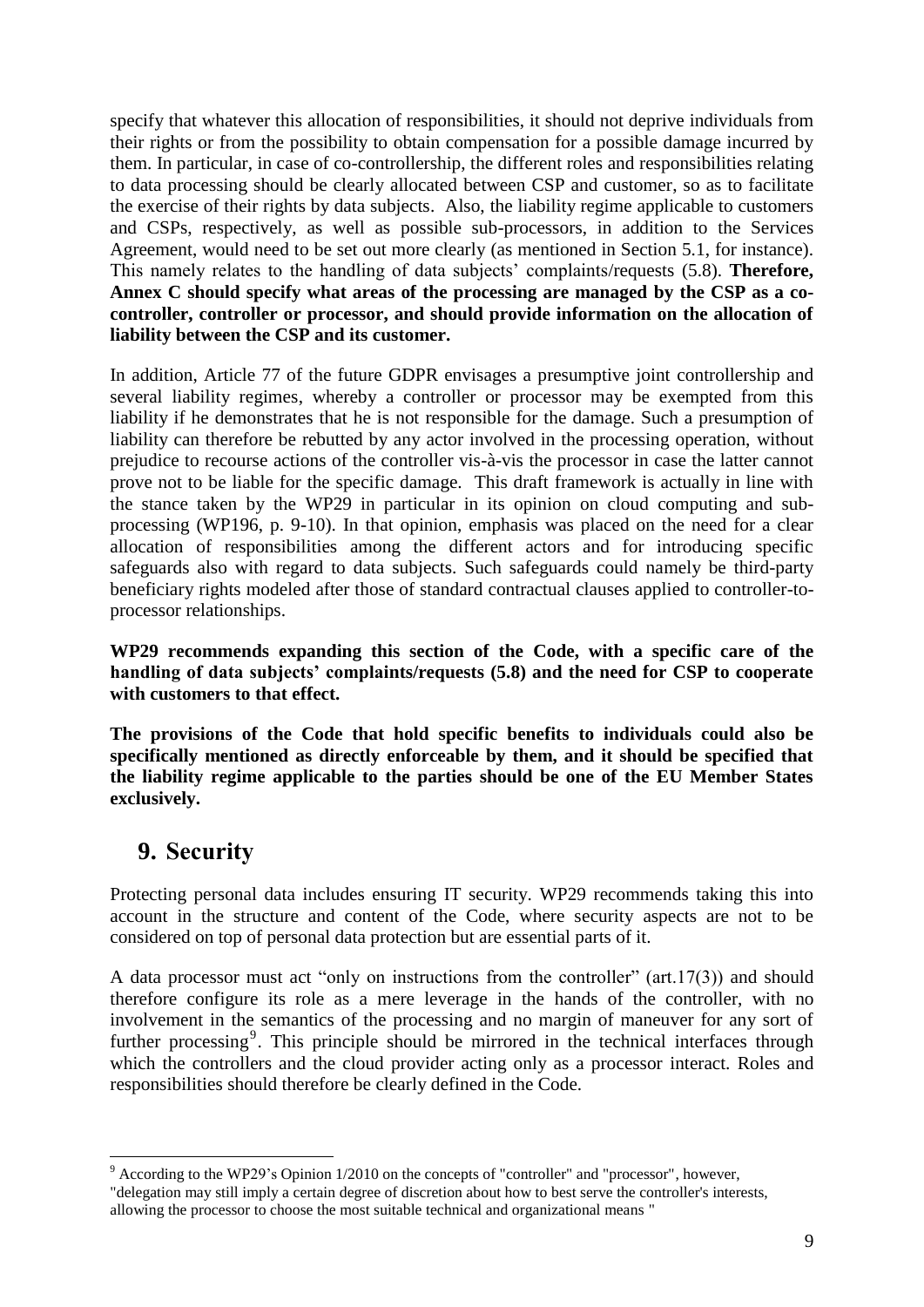In addition, security measures and audit capabilities should be arranged in such a way to take into account the specificities and the risks inherent to the various emerging paradigms for cloud services, namely Infrastructure as a service (IaaS), Platform as a service (PaaS) and Software as a service (SaaS), where an increasing level of privacy risk is envisaged due to their inherent specificities.

The Code states that "*a key objective of the security section is for the CSP to enable the customer to perform a security risk assessment and data protection impact assessment*". This is indeed necessary for the controller (the customer) to set up security measures which, according to Art. 17 of the Directive, are "*appropriate to the risks represented by the processing and the nature of the data to be protected*".

To this purpose, it is indeed fundamental that the CSP provides the customer with "*a sufficient level of detail on the security measures implemented by the CSP*". This, though, should also be complemented by a **sufficient level of information on the threats on and vulnerabilities of the CSP service and infrastructure and on the risk management decisions taken by the CSP.** If it is not the case, the background for the customer to perform its own data protection risk management would not be adequate. Nevertheless, when providing such information, account should be taken of the confidentiality needs of the CSP for security and business reasons.

The Code imposes also on the CSP a duty to perform a risk assessment "*to ensure that the right of personal data protection is guaranteed to the data subject"*. **The CSP should consider establishing different levels of protection depending on the "***processing and the nature of the data to be protected***" and to advertise them publicly when offering their services.** This would mitigate the lack of sufficient information on threats, vulnerabilities and overall risk management from the CSP to the prospective customer.

WP29 acknowledges and welcomes the existence of a set of minimum security objectives. Nevertheless, they are generically formulated and thus, in case of a security self-assessment, they may not provide sufficient guarantees of a solid security management. These objectives and their formulation could be further matched against those listed in existing security standards and best practices. For example, even though a risk management approach is present in the Code, no clear security objective exists that refers to it. WP29 further recommends framing those security objectives in the context of a broader set of data protection objectives.

"Demonstration keys" are considered as possible alternatives although they are not equivalent and give different level of assurance. For example, in section 6.1 it is written that the "*CSP shall specify the technical, physical and organizational measures in place to protect personal data against accidental or unlawful destruction or accidental loss, alteration, unauthorized use, modification, disclosure or access and against all other unlawful forms of processing*". Providing "*a copy of the certificate or attestation providing evidences of the successful completion of an independent third party audit*" does not necessarily include that information.

Finally, the WP29 would like to stress that ISO/IEC 27018 is a catalogue of best practices for cloud providers acting as processors. It describes a list of controls to improve privacy. This standard is only a good collection of non-compulsory, non-exhaustive and non-maximalist controls that may be implemented. Thus ISO/IEC 27018 is not built to be used as a standalone document for certification. It can be used in conjunction with ISO/IEC 27001 which allows a certification. ISO/IEC 27001 does not take into account the specificities of the protection of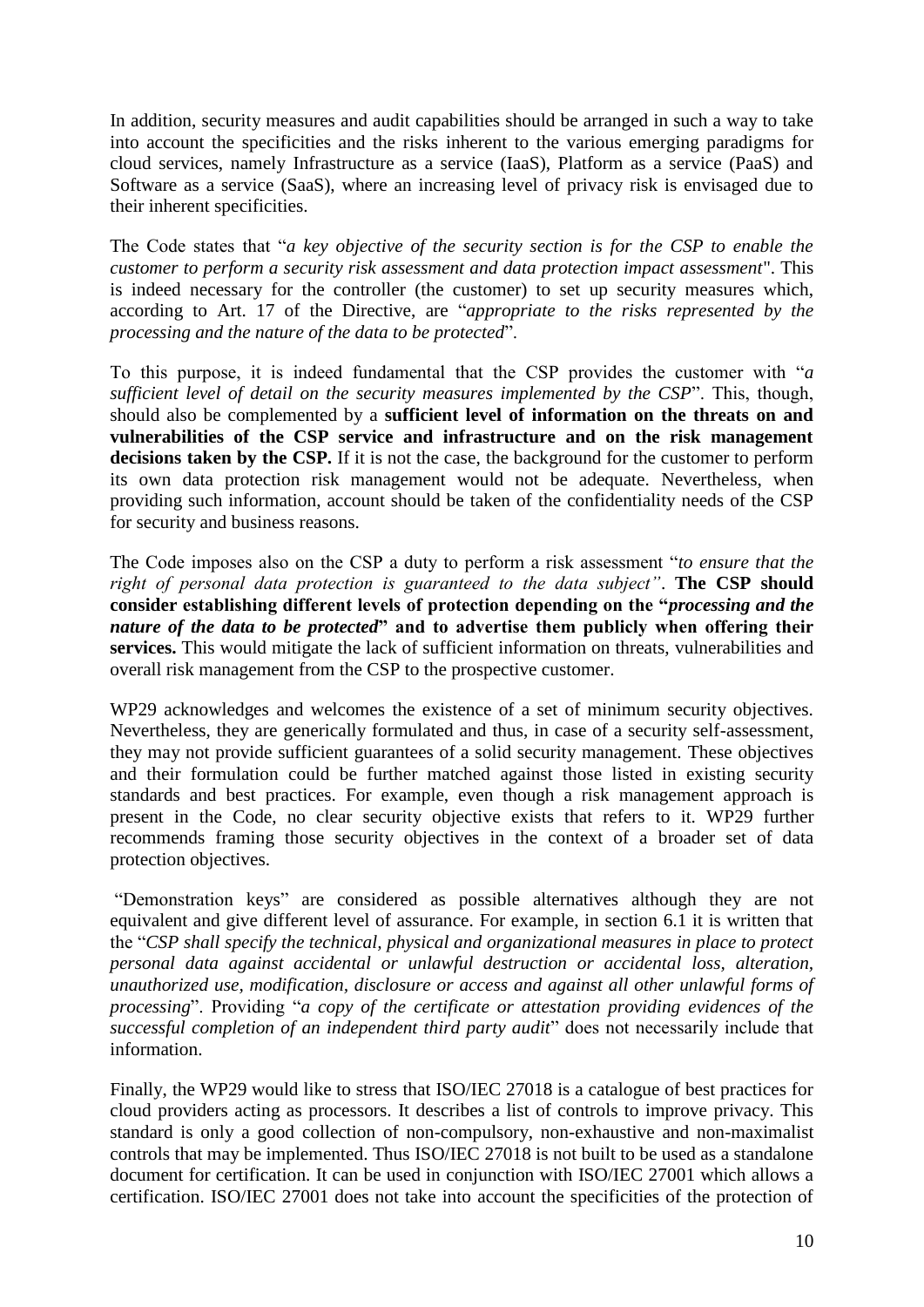privacy such as impacts on the individuals, but it ensures a high level of protection of information in the organization's interest. The addition of good practices based on ISO/IEC 27018 may therefore help to ensure that privacy is better taken into account but it does not prove that privacy risks are taken into account. ISO/IEC 27018 should ideally be used only after assessing the risks on the privacy of the persons concerned, in order to treat them in a proportionate way. For now, no published standard describes the way to conduct this process. Ongoing work at the ISO may help to fill this gap in the next few years.

# <span id="page-10-0"></span>**10. Right to audit**

As a rule of principle, this right to audit should be generally guaranteed and not strictly limited to the case where the CSP has not been certified by an independent body. Indeed, Directive 95/46/EC provides that:

- the controller must ensure that all the data quality requirements in art. 6(1) are complied with (article 6(2)),

- the processor shall act only on instructions from the controller (articles 16 and  $17(3)$ ).

The duty of supervision which lies on the controller is the premise of the right that is granted to them to correctly exercise their control on the activities put in place by the processor. This right should be exercised by any controller, irrespective of its economic power, skill or technical capabilities.

This means that as a prerequisite for an effective supervision of cloud provider data processing, a number of Key Performance Indicators (KPI) on their activity should be abided by the industry. A controller can be effectively accountable if he can demonstrate in a measurable way that he has complied with the EU data protection obligations. If the link is missing between the accountability obligation on data controllers and the measurability of the processing put in place by cloud providers based on the instructions received by the controller (and this is particularly relevant when a great unbalance exists between the two) the accountability obligation cannot be properly fulfilled.

The right to audit can then be laid down in order to cover various phases of the processing, and to address the specificities of the risks attached to the processing or the nature of the processed data, and it can range from the right to audit the location of the servers where data are processed and stored, to the right to audit the logic (the algorithms) which are used throughout the various steps envisaged for the whole processing, to the right to audit the security measures put in place by the processor.

**WP29 favorably hails the implementation of standards for cloud computing, especially related to data interoperability, portability and security, and encourages the industry to adopt internationally agreed solutions for these areas as a requisite of adherence to the Code. Also, every possible effort should be put in place in order to implement interfaces between the processors systems and the controller application, so to facilitate a smooth exercise of the audit capabilities realized by the cloud providers.**

These possibilities should be clearly reflected in the Code, which should include use cases where roles and responsibilities are defined together with the audit capabilities that the cloud providers will make available.